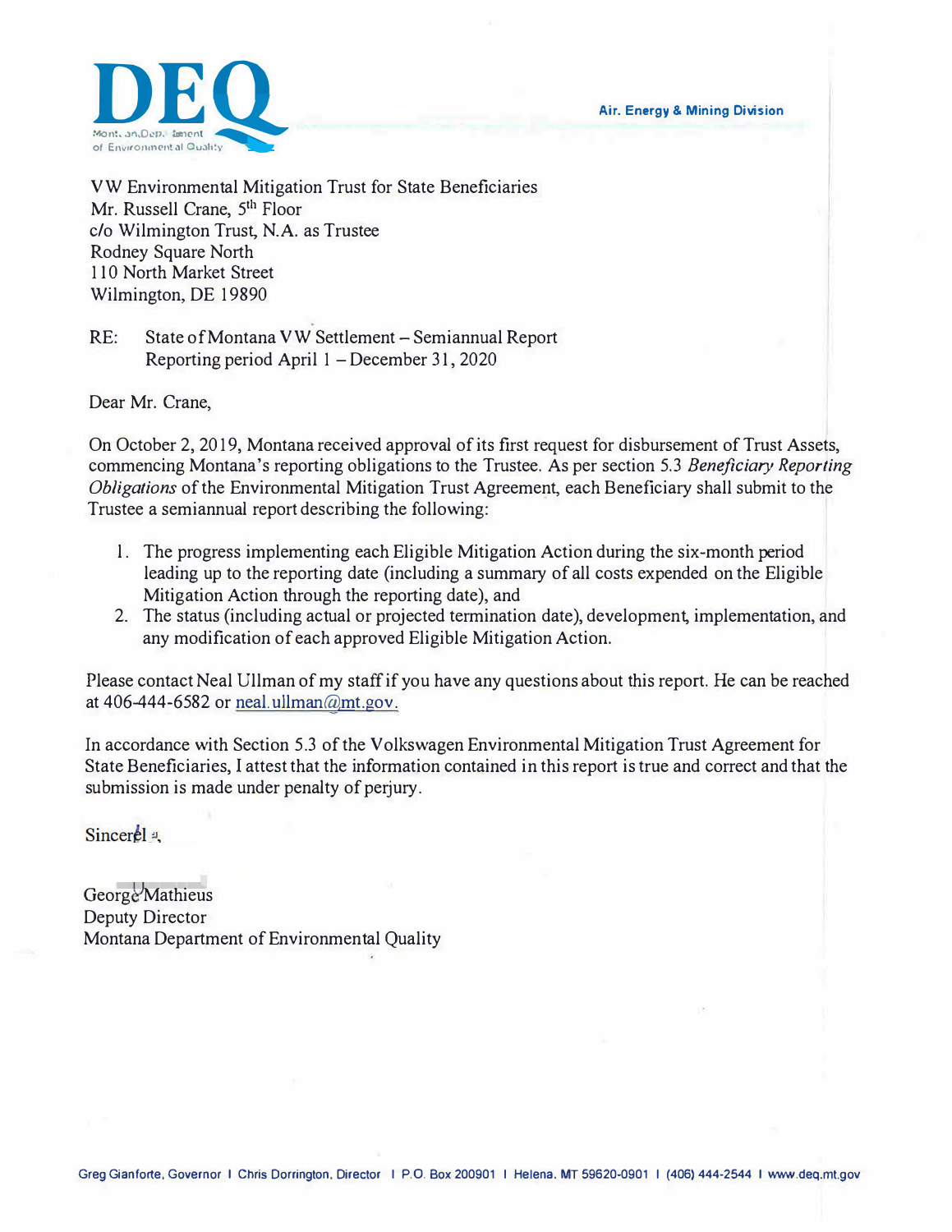| Beneficiary                             | Montana Department of Environmental Quality       |  |  |
|-----------------------------------------|---------------------------------------------------|--|--|
| <b>Eligible Mitigation Action Title</b> | Class 4-8 School Bus, Shuttle Bus, or Transit Bus |  |  |
| <b>Reporting Period Covered</b>         | $04/01 - 12/31/2020$                              |  |  |

|                                                                                               |                                                          | <b>Project Budget</b>                            |                               |               |
|-----------------------------------------------------------------------------------------------|----------------------------------------------------------|--------------------------------------------------|-------------------------------|---------------|
| <b>Budget Category</b>                                                                        | Share of Total<br>Budget to be<br>Funded by the<br>Trust | Cost-Share to be<br>paid by Project<br>Recipient | <b>Total Budget</b><br>Amount | Expended      |
| Transit Buses &<br>Charging<br>Infrastructure                                                 | \$1,000,000                                              | \$841,208                                        | \$1,841,208                   | \$0           |
| Administrative<br>Costs (Program<br>planning,<br>development,<br>outreach,<br>administration) | \$50,000                                                 | \$0                                              | \$50,000                      | \$43,749.31   |
| <b>Project Totals</b>                                                                         | \$1,050,000                                              | \$841,208                                        | \$1,891,208                   | $$43,749.31*$ |

\* *Total administrative expenses includes \$1,422.29 of administrative expenses incurred in September 2019 in accordance with Montana's mitigation plan.* 

**Narrative:** The Montana Department of Environmental Quality (DEQ) posted a Request for Applications in January 2019 for the Clean Transit Bus program, offering up to \$2,500,000 to provide reimbursement funding for eligible transit bus replacement projects. The purpose of this program is to support the overall goal of the Volkswagen Environmental Mitigation Trust (EMT), reduction of mobile source NO<sub>x</sub> emissions, while also achieving the goals outlined in Montana's Volkswagen EMT Beneficiary Mitigation Plan, and the Class 4-8 School Bus, Shuttle Bus, or Transit Bus Eligible Mitigation Action. The program is to fund the replacement of 2009 engine model year or older class 4- 8 transit buses with new all-electric, diesel hybrid, compressed natural gas (CNG), or propane transit buses.

In 2019, the Clean Transit Bus program received two applications in two grant rounds for a total of \$2,000,000 to fund the replacement of four diesel transit buses with electric-powered transit buses and associated charging infrastructure. As of this semiannual report, a contract has been signed with one of the applicants, the Missoula Urban Transportation District (MUTD), to replace two diesel transit buses with electric-powered transit buses and to purchase charging infrastructure.

DEO's contract with MUTD requires that the mitigation action be completed by August 21, 2021.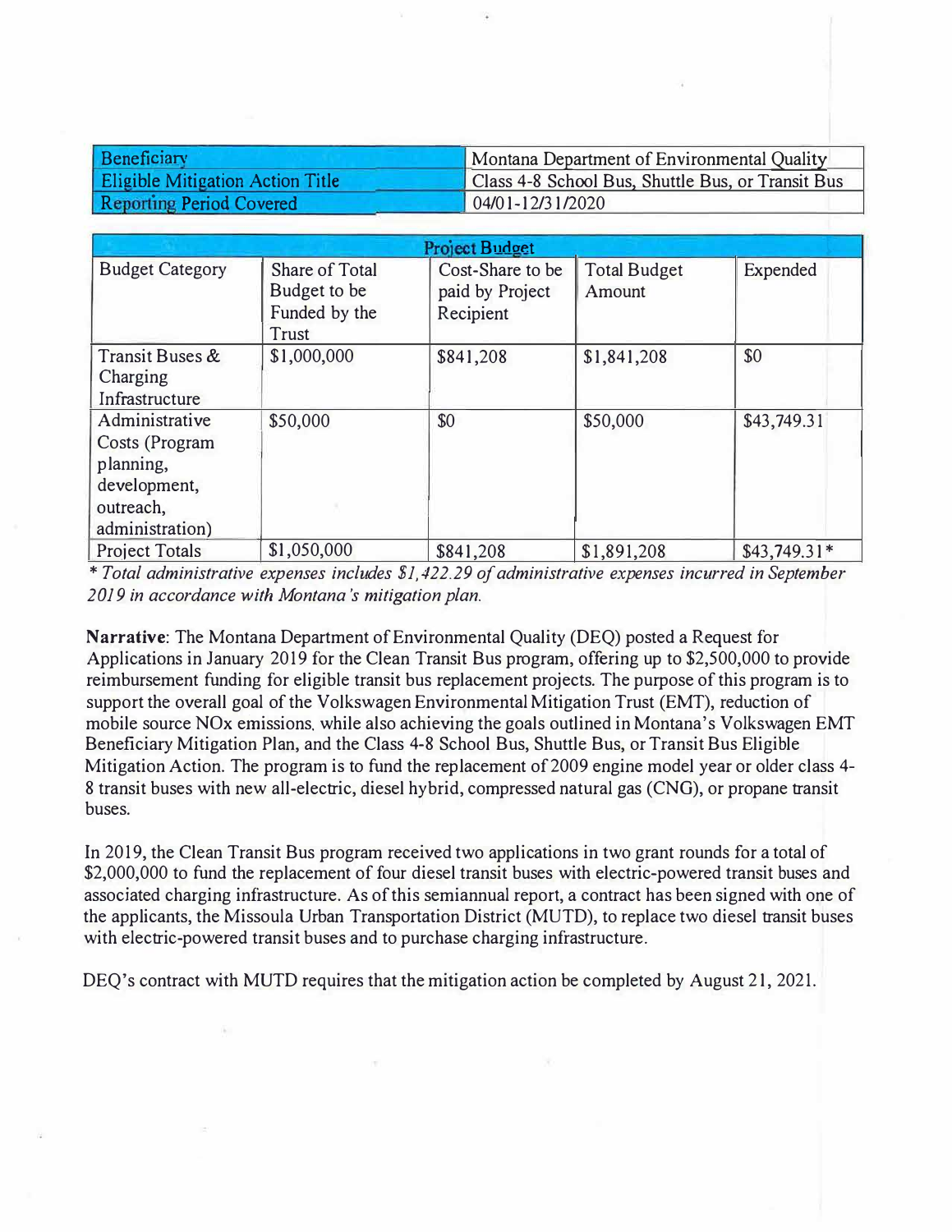| Beneficiary                             | Montana Department of Environmental Quality |  |  |
|-----------------------------------------|---------------------------------------------|--|--|
| <b>Eligible Mitigation Action Title</b> | Light Duty Zero Emission Vehicle Supply     |  |  |
|                                         | Equipment                                   |  |  |
| <b>Reporting Period Covered</b>         | 04/01-12/31/2020                            |  |  |

| <b>Project Budget</b>                                                                         |                                                          |                                                  |                               |             |
|-----------------------------------------------------------------------------------------------|----------------------------------------------------------|--------------------------------------------------|-------------------------------|-------------|
| <b>Budget Category</b>                                                                        | Share of Total<br>Budget to be<br>Funded by the<br>Trust | Cost-Share to be<br>paid by Project<br>Recipient | <b>Total Budget</b><br>Amount | Expended    |
| Costs associated<br>with installation of<br>electric vehicle<br>charging stations             | \$288,656                                                | \$213,557                                        | \$502,213                     | \$34,000.00 |
| Administrative<br>Costs (Program<br>planning,<br>development,<br>outreach,<br>administration) | \$43,298                                                 | \$0                                              | \$43,298                      | \$5,087.98  |
| <b>Project Totals</b>                                                                         | \$331,954                                                | \$213,557                                        | \$545,511                     | \$39,087.98 |

**Narrative:** The Montana Department of Environmental Quality (DEQ) posted a Request for Applications in August 2019 for the Charge Your Ride program, offering up to \$300,000 to provide reimbursement funding for installation of electric vehicle charging stations. The purpose of this program is to support the overall goal of the Volkswagen Environmental Mitigation Trust (EMT), reduction of mobile source NOx emissions. while also achieving the goals outlined in Montana's Volkswagen EMT Beneficiary Mitigation Plan, and the Light Duty Zero Emission Vehicle Supply Equipment Eligible Mitigation Action. The program is to fund the installation of Level 2 and Level 3 electric vehicle charging stations.

In 2019 and 2020, the Charge Your Ride program made 15 grant awards for the installation of 22 dualport Level 2 stations, five single-port Level 2 stations, and three Level 3 fast-charging stations for a total of \$288,656. As of this semiannual report, a contract has been signed with nine of the applicants and one, Gallatin Import Group, been successfully completed.

DEQ's grant agreements requires that the mitigation actions be completed by September 30, 2021.